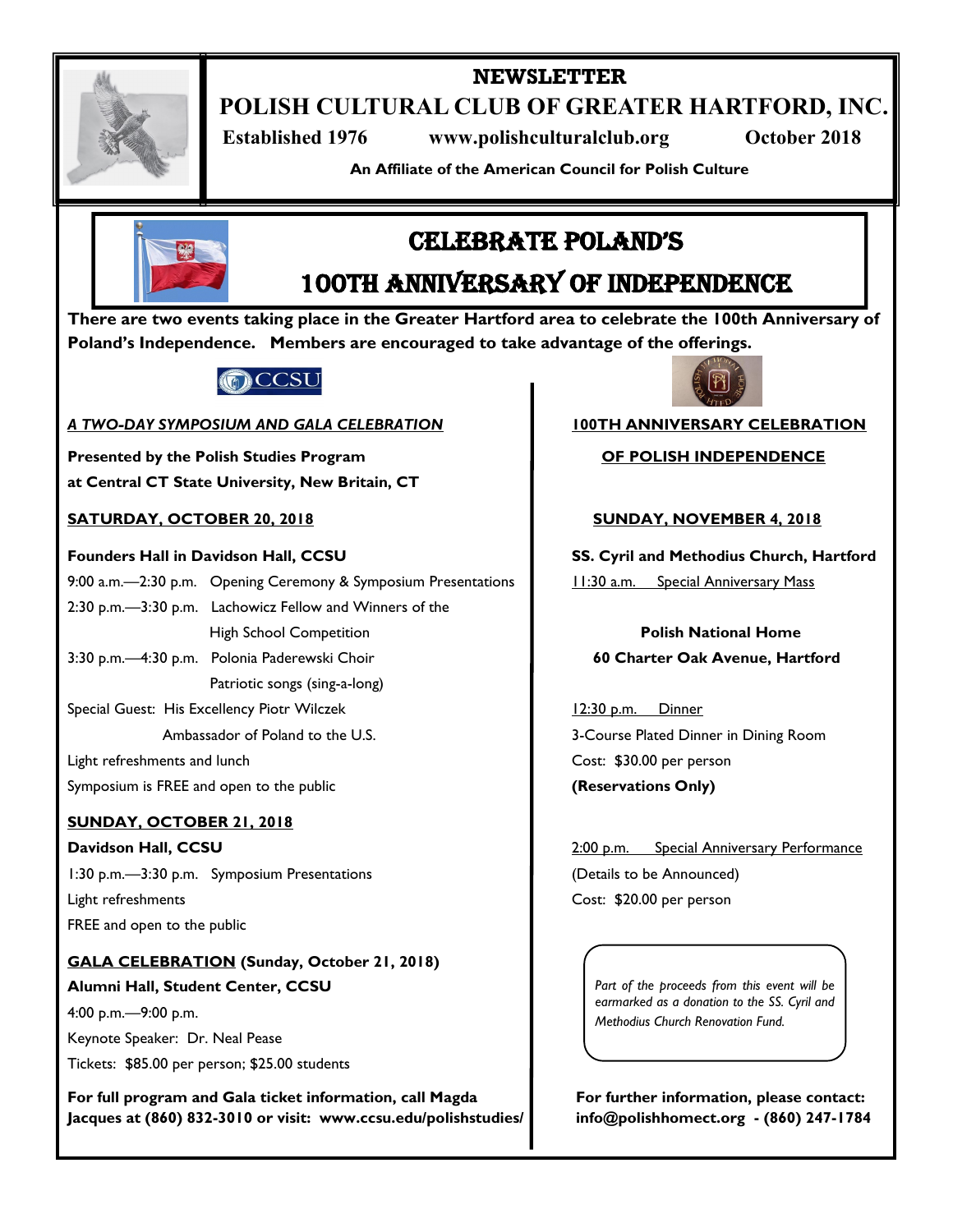

# *Page 2* **NEWSLETTER**

#### **CO-PRESIDENTS' MESSAGE**

#### **2018 SCHOLARSHIP RECIPIENTS**

#### Dear Friends:

It is hard to believe that summer has sped by so quickly; we hope that everyone enjoyed some well-earned rest and relaxation.

The Cookbook Committee has been hard at work during the past few months compiling and editing recipes and putting the finishing touches on a final edition of *"Favorite Recipes — Including Easter and Christmas."* The draft has been submitted to the publisher and will be ready in time for the holidays. Thanks to all who submitted recipes and to committee members Ursula Brodowicz (cover artist), Lilia Kieltyka, Florence Langridge, Anna-Mae Maglaty, Carol Bogon Phelan, and Gini Pudlo, who made this project possible.

As reported previously, the Knights of Columbus Museum in New Haven is staging **"A Polish Christmas"** for the 2018 holidays. The exhibit will open in early November and run until early February. We are in the process of arranging a bus trip for members and friends. Details will be forthcoming.

Please support the various Polish organizations that are celebrating the 100th anniversary of Poland's independence. There are many events taking place in October and November, some without cost.

The time has come to start preparing for our 38th Annual Szopka Festival and Competition. Please volunteer—there are many ways to participate. This is a huge undertaking for our Club and ALL hands are needed. The guests who visit the event are extremely grateful that this event is held annually and for that we should be proud.

| Fran Pudlo       | Pattie Kaczynski | Co-Presidents |
|------------------|------------------|---------------|
| $(860) 659-0356$ | $(860)$ 677-0628 |               |

**THIS IS AN ELECTION YEAR — The Nominating Committee would welcome your input.** Open Offices: *President (or Co-Presidents), Vice President, Recording Secretary, and Historian*. Please submit the names of any candidates to Anna-Mae Maglaty, 35 Fernridge Road, West Hartford, CT 06107 — 860-521-7621. We also welcome any member to join us on our Board of Directors. We meet about 8 times a year to conduct general business and plan events. It is an opportunity to serve our Polish community as well as being a rewarding experience.

### **2017-2018 CLUB OFFICERS AND**

#### **BOARD OF DIRECTORS**

| Co-Presidents:  | Patricia Kaczynski and Frances Pudlo                                                                    |
|-----------------|---------------------------------------------------------------------------------------------------------|
| Vice President: | John Majdan                                                                                             |
| Secretary:      | Lilia Kieltyka                                                                                          |
| Treasurer:      | Raymond Kowalski                                                                                        |
| Historian:      | Patricia Kaczynski                                                                                      |
| Board Members:  | Clifford Archie, Patricia Archie, Ursula<br>Brodowicz, Marek Czarnecki, Edward Farley, Krystyna Farley, |

Brodowicz, Marek Czarnecki, Edward Farley, Krystyna Farley, Mary Heslin (Emeritus), Florence Langridge, Anna-Mae Maglaty, Louis Maglaty, Carol Bogon Phelan, Virginia Pudlo, and Nancy O. Yiznitsky.



L to R: Scholarship Co-Chair Florence Langridge, Adrian Gorczyca, Sara Loniewski, Camdyn Pegg, Karolina Wlaz, Sylwia Zambrzycka, and Co-Chair, Virginia Pudlo

**Adrian Gorczyca**: Freshman at CCSU majoring in Computer Science

**Sara Loniewski**: Freshman at UConn-Storrs majoring in Allied Health Sciences with a goal of a Master's in Speech Pathology

**Camdyn Pegg:** Freshman at the University of Hartford, West Hartford majoring in Architectural Engineering

**Karolina Wlaz:** Freshman at Saint Joseph University, West Hartford — 6 year Direct Entry Physician Assistant Program

**Sylwia Zambrzycka:** Senior at UConn-Storrs majoring in Allied Health Sciences with a Minor in Psychology

Each received a \$1,000 check. CONGRATULATIONS!

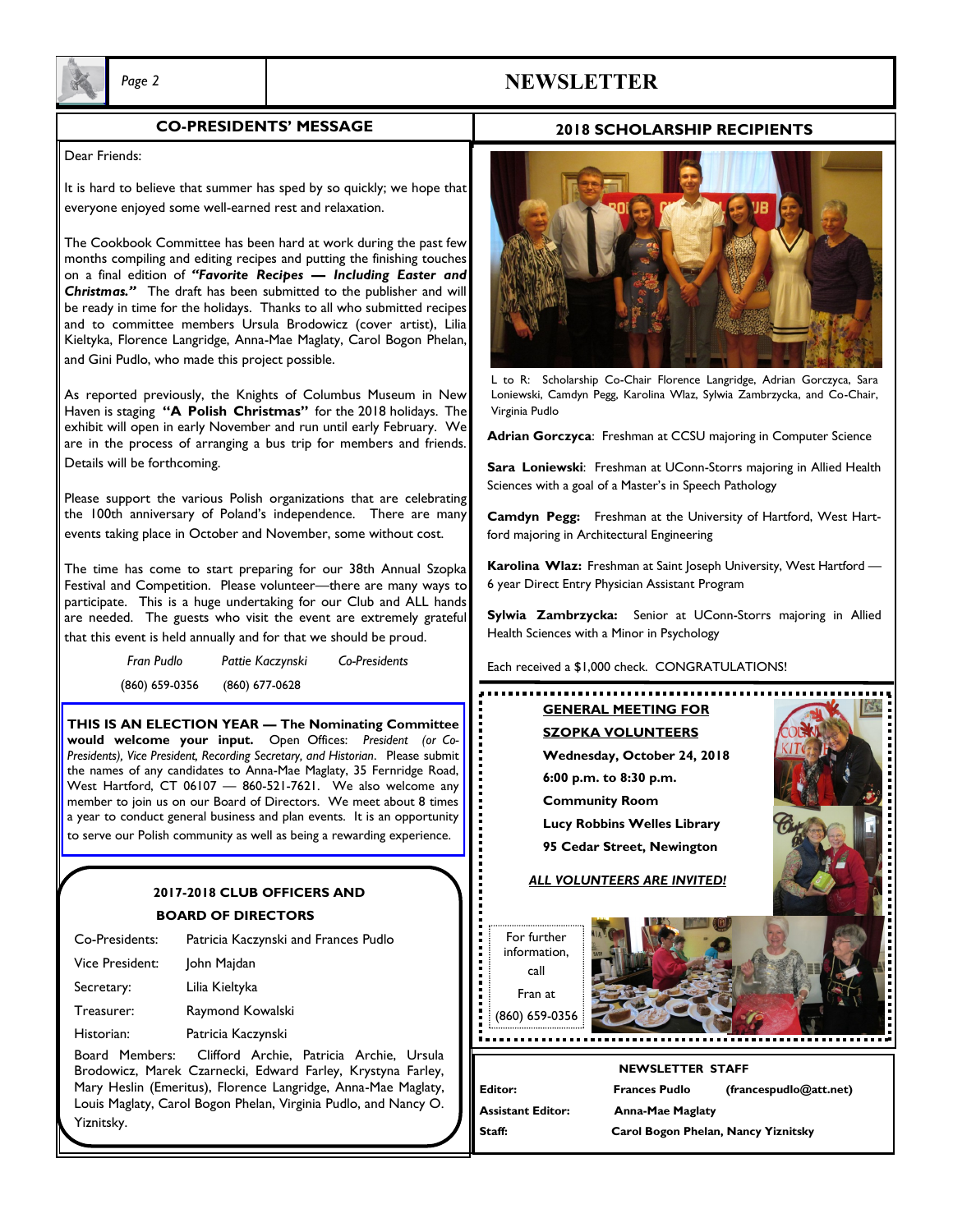# **Polish Cultural Club of Greater Hartford, Inc.**

#### **DID YOU KNOW . . . . .** *BIGOS* **IS THE NATIONAL DISH OF POLAND?**

In the treasury of Old Polish culinary recipes, *bigos* is one of the most precious jewels. Its traditions go back far into the past, with the most beautiful literary monument of praise to be found in Adam Mickiewicz's masterpiece of Polish literature, *Pan Tadeusz*:

| The bigos is being cooked. No words can tell           | The basis of it is sliced sauerkraut.          |  |
|--------------------------------------------------------|------------------------------------------------|--|
| The wonder of its color, taste, and smell.             | Which, as they say, just walks into the mouth; |  |
| Mere words and rhymes are jingling sounds, whose sense | Enclosed within a cauldron, its moist breast   |  |
| No city stomach really comprehends.                    | Lies on the choicest meat in slices pressed.   |  |
| For Lithuanian food and song you ought                 | There it is parboiled till the heat draws out  |  |
| To have good health and country life and sport.        | The living juices from the cauldron's spout,   |  |
| But bigos e'en without such sauce is good,             | And all the air is fragrant with the smell.    |  |
| Of vegetables curiously brewed.                        | 'Twas ready now.                               |  |

In olden days, *bigos,* stored in wooden casks or great stoneware pots, was a necessary component of a well-equipped pantry. Reheating the *bigos* many times only adds to the flavor and aroma. Thus, it could be served to an unexpected guest, or it was eaten on hunting expeditions, when it was heated in a kettle hung over an open fire. A cask of *bigos* was also taken "on the road," since it was part of the classical Old Polish traveling food supply. It was also served during carnival, at Easter feasts, and on many other occasions. The tastiest *bigos* was made during Christmas and Easter, as there was a great variety of meat and game on hand, and these make up the essence of the dish, which should be served very hot.

| A cautionary note from past times - The skill of making a : EASY HUNTER'S STEW (LATWY BIGOS)<br>genuinely Polish bigos is acquired through practice. It should :<br>be made with concentration, with frequent tasting in order to : 1/4 cup all-purpose flour<br>achieve the full harmony of artfully measured out ingredients. I tsp. caraway seeds or paprika                                           | 2 medium onions, sliced                                                                                                                                                                                                                                                                                                                                                                                                                                               | <b>Regina Rudewicz</b> |
|-----------------------------------------------------------------------------------------------------------------------------------------------------------------------------------------------------------------------------------------------------------------------------------------------------------------------------------------------------------------------------------------------------------|-----------------------------------------------------------------------------------------------------------------------------------------------------------------------------------------------------------------------------------------------------------------------------------------------------------------------------------------------------------------------------------------------------------------------------------------------------------------------|------------------------|
|                                                                                                                                                                                                                                                                                                                                                                                                           |                                                                                                                                                                                                                                                                                                                                                                                                                                                                       |                        |
| Haste and a distracted mind are particularly dangerous. Such : 2 Tbsp. butter or margarine<br>an unsuccessful bigos is described in the biting epigram by : I lb. lean beef, cubed<br>l Ib. lean pork, cubed<br>Wacław Potocki:                                                                                                                                                                           | 12 oz. (3/4 lb.) kielbasa<br>I can (4 oz.) sliced mushrooms, undrained<br>1/2 cup dry white wine<br>chopped parsley for garnish                                                                                                                                                                                                                                                                                                                                       |                        |
| 2 lbs. sauerkraut, rinsed & drained<br>Wanting to season her bigos in haste,<br>A maiden goes to the cupboard to add vinegar for taste.<br>There among the bottles stood ink, as it was frosty outside.<br>Having poured it in she gives me the new dish, with pride.<br>I try it: a dog wouldn't eat it; and I think in some wrath:<br>I've never seen bigos in mourning; by my truth!<br>Serves 6 to 8. | small boiled potatoes as side dish<br>Combine flour and caraway seeds (or paprika); coat meat<br>pieces. Heat butter in a Dutch oven or saucepot. Add<br>meat and brown on all sides. Add sauerkraut, onion, sau-<br>sage, mushrooms, and white wine; mix. Cover and cook<br>over low heat for 1 1/2 to 2 hours, or until meat is tender.<br>Remove meat and vegetables to serving platter. If desired,<br>garnish with parsley and serve with small boiled potatoes. |                        |

Source: **Old Polish Traditions — In the Kitchen and at the Table** by From soon-to-be published PCCGH Cookbook **"Favorite Recipes."** Maria Lemnis & Henryk Vitry, Hippocrene Books, NY, 1996.

**Michael P. Barlowski**, whom you might know as a bartender and member of the wait staff at the Polish National Home in Hartford is the Republican candidate running for state representative for the 6th District in Hartford. Michael was born in Asuncion, Paraguay, but grew up in Ter-



ryville, CT after being adopted into a Polish-American family when he was two years old. Michael is a family man, college student majoring in Liberal Arts, and, in addition to the Polish National Home, also works at 50 Elm Café and Spirits. Michael's platform includes: Ensuring public safety, security, and cleanliness in neighborhoods and parks; evaluating legislation for responsible fiscal spending and savings within government institutions; voting in favor of revenue neutral tax reform legislation; and pushing the state Bonding Commission for public funding to repair roads, sidewalks, and curbs. You may follow Michael on *Facebook at Michael P Barlowski* and *Twitter @the\_realMB*.

#### **UPCOMING EVENTS**

**Annual Meeting—Food Drive—Turkey Drawing**

**Thursday, November 15, 6:30—8:30 p.m.** 



# **Polish National Home Dining Room**

This is an election year, so nominations for the following officers are being sought: President (Co-Presidents), Vice President, Recording Secretary, and Historian. If you would like to serve, or know someone who would be interested, please let Anna-Mae Maglaty know at (860) 521-7621.

**Szopka Competition (Open to All Ages / Cash Prizes)**

**Judging on Saturday, November 24, 2018**. If you are interested in submitting a szopka for the competition, whether it be a group or individual entry, please visit www.polishculturalclub.org for Szopka Making Rules. Questions can be e-mailed to Marek Czarnecki, Competition Chair, at marekstudio4b@hotmail.com.